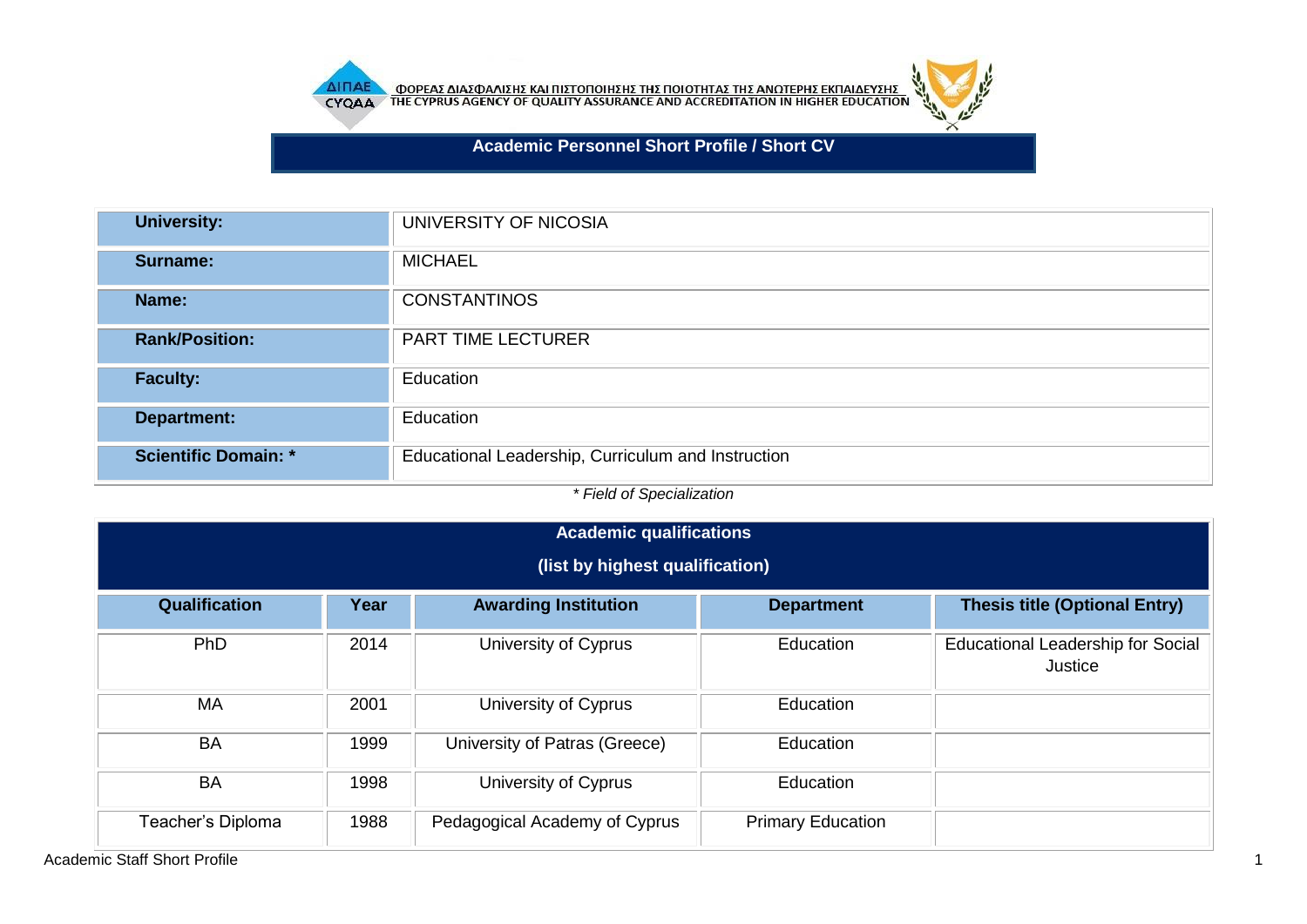| Employment history in Academic Institutions/Research Centers – List by the three (3) most recent |      |                           |                       |                         |  |  |
|--------------------------------------------------------------------------------------------------|------|---------------------------|-----------------------|-------------------------|--|--|
| <b>Period of employment</b>                                                                      |      | <b>Employer</b>           | <b>Location</b>       | <b>Position</b>         |  |  |
| <b>From</b>                                                                                      | To   |                           |                       |                         |  |  |
| 2010                                                                                             | 2019 | Ministry of Education and | Limassol (2010-2012), | Headteacher             |  |  |
|                                                                                                  |      | Culture                   | Nicosia (2012-2019)   | (Primary School)        |  |  |
| 2014                                                                                             | 2019 | University of Nicosia     | <b>Nicosia</b>        | Part time Lecturer      |  |  |
| 2015                                                                                             | 2017 | UcLan Cyprus              | Pyla (Larnaca)        | <b>Visitor Lecturer</b> |  |  |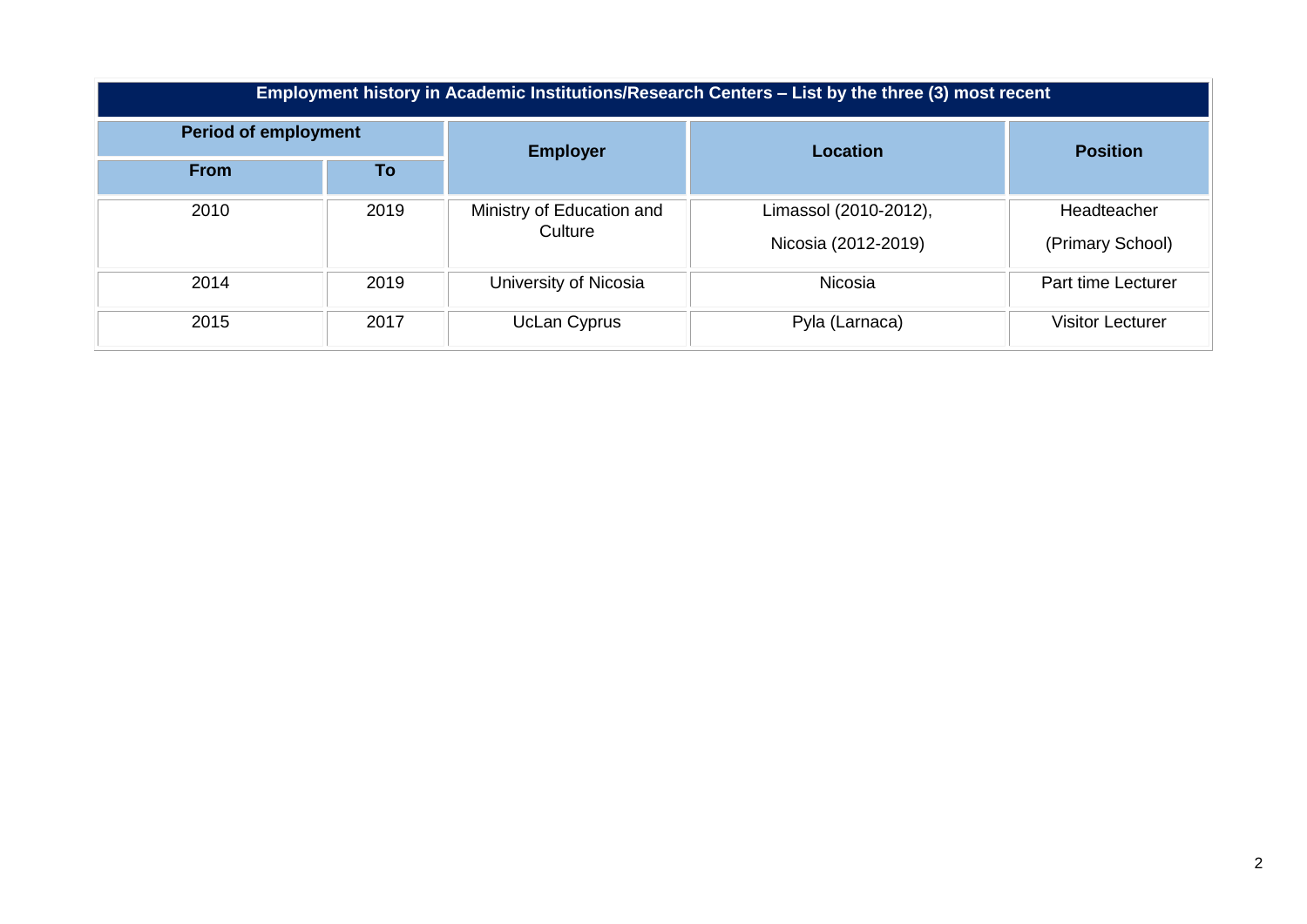| Key refereed journal papers, monographs, books, conference publications etc. List the five (5) more recent and other five (5)<br>selected -(max total 10) |      |                                                                                                                   |                      |                                                                                                                                                      |      |              |
|-----------------------------------------------------------------------------------------------------------------------------------------------------------|------|-------------------------------------------------------------------------------------------------------------------|----------------------|------------------------------------------------------------------------------------------------------------------------------------------------------|------|--------------|
| <b>Ref. Number</b>                                                                                                                                        | Year | <b>Title</b>                                                                                                      | <b>Other authors</b> | <b>Journal and</b><br><b>Publisher /</b><br><b>Conference</b>                                                                                        | Vol. | <b>Pages</b> |
| $\overline{1}$                                                                                                                                            | 2018 | Παιδαγωγική Πράξη και<br>Ηγεσία Κοινωνικής<br>Δικαιοσύνης: Αναχαιτίζοντας<br>την ανισότητα στο δημόσιο<br>σχολείο |                      | Paper presented at,<br>3ο Πανελλήνιο<br>Συνέδριο<br>Κοινωνιολογίας της<br>Εκπαίδευσης<br>Λευκωσία, Κύπρος,<br>27 - 28 Απριλίου<br>2018               |      |              |
| $\overline{2}$                                                                                                                                            | 2018 | Δημοκρατία, Εκπαιδευτική<br>Πολιτική και Σχολική Ηγεσία                                                           |                      | Paper presented at,<br>3ο Πανελλήνιο<br>Συνέδριο<br>Κοινωνιολογίας της<br>Εκπαίδευσης<br>Λευκωσία, Κύπρος,<br>27 - 28 Απριλίου<br>2018               |      |              |
| 3                                                                                                                                                         | 2016 | Εκπαιδευτική ηγεσία και<br>κοινωνική δικαιοσύνη                                                                   |                      | Στο Α. Πέτρου και Π.<br>Αγγελίδης<br>(Επιμέλεια),<br>Εκπαιδευτική<br>Διοίκηση και Ηγεσία:<br>Επιστημολογική<br>Βάση, Ερευνητικές<br>Προσεγγίσεις και |      |              |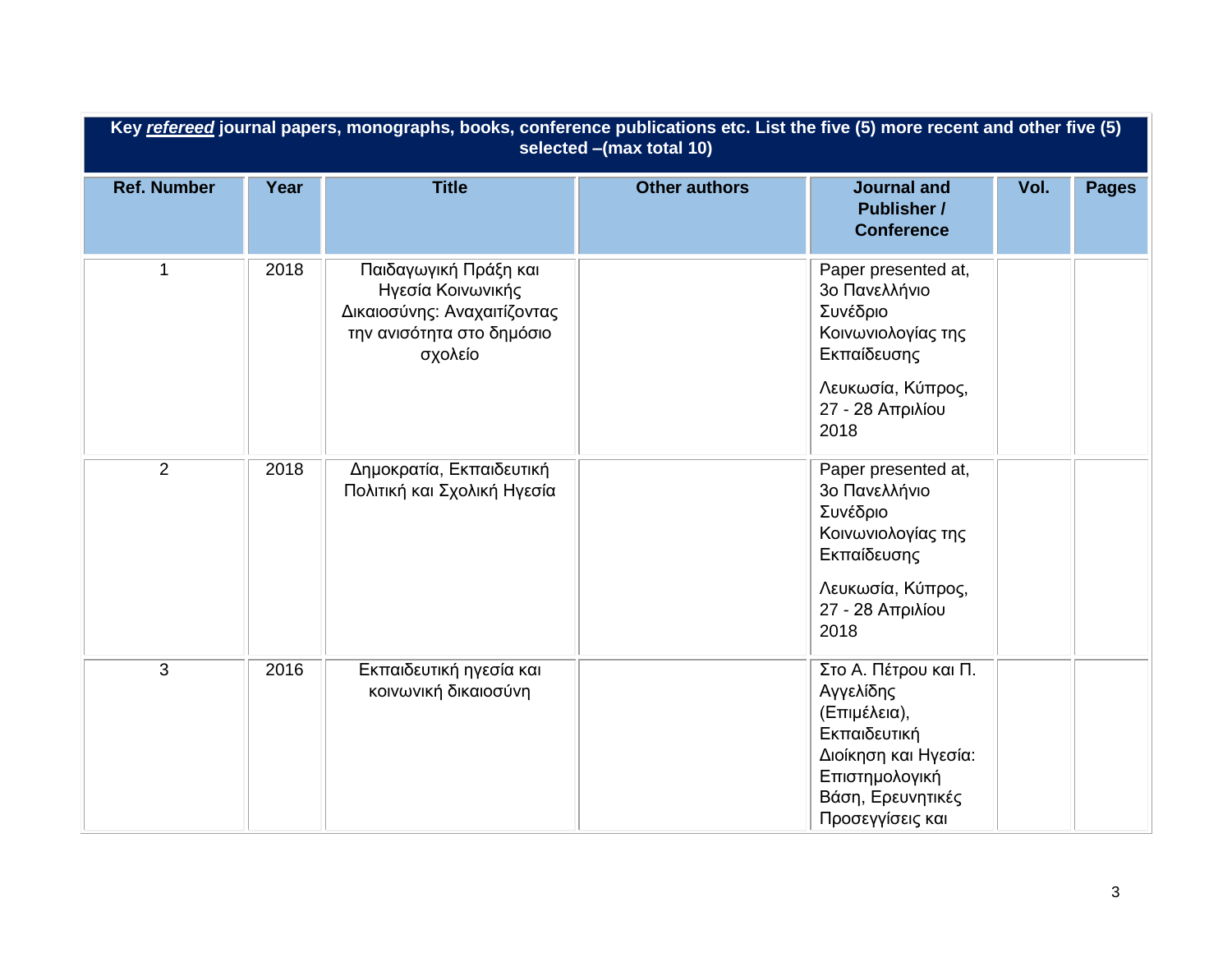|                |      |                                                                                                                                                                                                         | Πρακτικές. Αθήνα:<br>Διάδραση                                                                                                                               |
|----------------|------|---------------------------------------------------------------------------------------------------------------------------------------------------------------------------------------------------------|-------------------------------------------------------------------------------------------------------------------------------------------------------------|
| $\overline{4}$ | 2017 | Αυτοαξιολόγηση και<br>Εκπαιδευτική Ηγεσία                                                                                                                                                               | Παιδαγωγικό<br>Ινστιτούτο Κύπρου,<br><b>ПРОГРАММА</b><br>ΕΠΙΜΟΡΦΩΣΗΣ<br>ΝΕΟΠΡΟΑΧΘΕΝΤΩ<br>Ν ΔΙΕΥΘΥΝΤΩΝ<br>ΣΧΟΛΕΙΩΝ<br>ΔΗΜΟΤΙΚΗΣ<br>ΕΚΠΑΙΔΕΥΣΗΣ,<br>2016-2017 |
| 5              | 2017 | NATIONAL STRATEGY AND<br><b>ACTION PLAN TO COMBAT:</b><br><b>SEXUAL ABUSE and</b><br><b>EXPLOITATION OF</b><br><b>CHILDREN</b> and CHILD<br>PORNOGRAPHY THE CASE<br>OF CYPRUS, ACTION PLAN<br>2016-2019 | ESHA (European<br><b>School Heads</b><br>Association) General<br>Assembly, Mallorca,<br>21-22 Απριλίου 2017                                                 |
| 6              | 2017 | Early School Leaving Project:<br>THE CASE OF CYPRUS                                                                                                                                                     | ESHA (European<br><b>School Heads</b><br>Association) General<br>Assembly, Mallorca,<br>21-22 Απριλίου 2017                                                 |
| $\overline{7}$ | 2014 | Social Justice at School:<br>Changing the school culture<br>Through a Process of Action<br>Research                                                                                                     | Paper presented at<br>EAPRIL 2014<br>Conference, 25-28<br>November, Nicosia,                                                                                |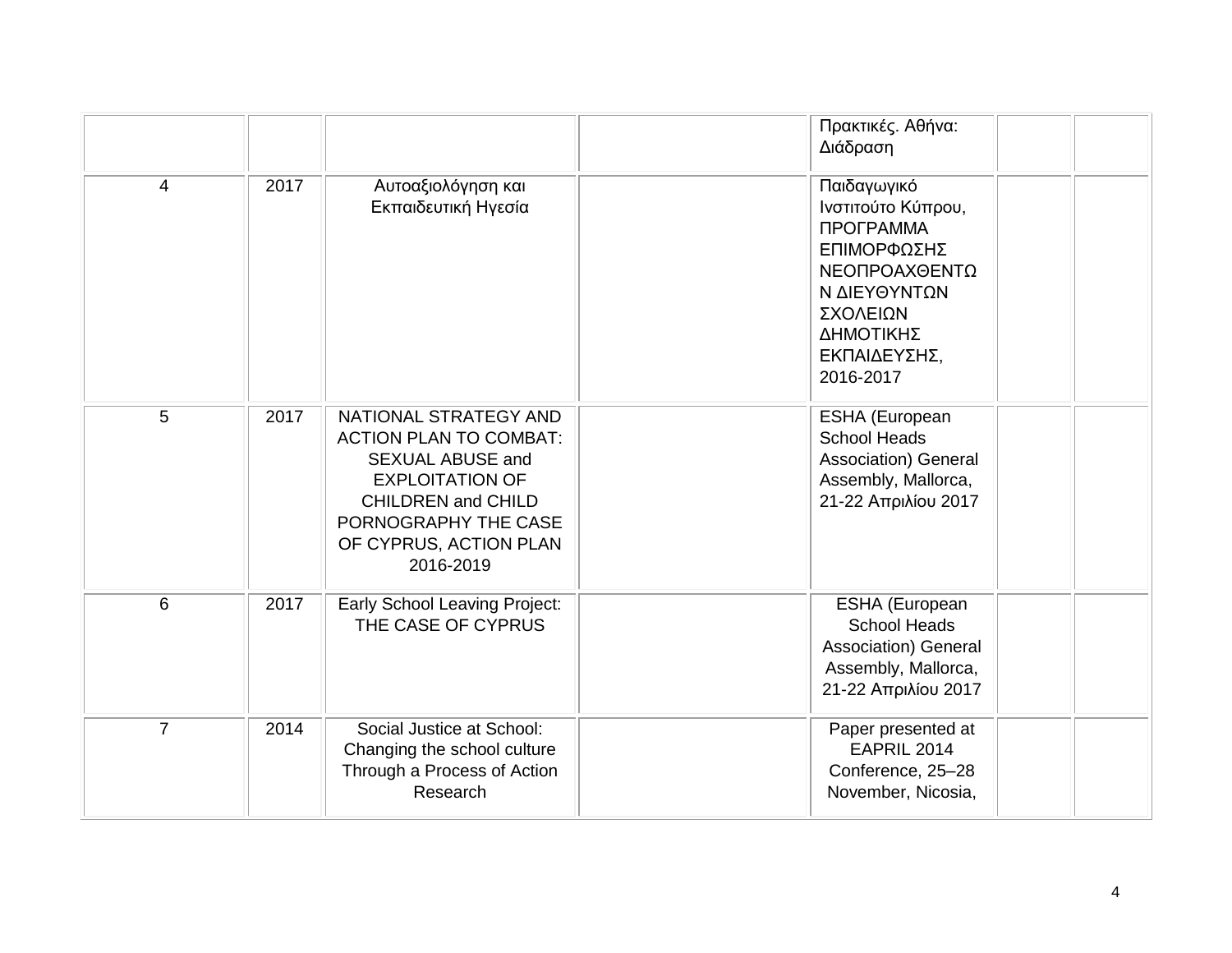| 8  | 2013 | Enhancing educational<br>leadership and pedagogy for<br>social justice at schools:<br>Applying action research to<br>develop capacity,         | Mary Koutselini | Paper presented at<br><b>PESTALOZZI</b><br>Seminar: Enhancing<br>sustainable<br>democratic culture at<br>schools: Empowering<br>teachers through<br>mentoring and action<br>research processes,<br>Nicosia, Cyprus, 27-<br>29 November 2013. |  |
|----|------|------------------------------------------------------------------------------------------------------------------------------------------------|-----------------|----------------------------------------------------------------------------------------------------------------------------------------------------------------------------------------------------------------------------------------------|--|
| 9  | 2014 | <b>Taking Action for Social</b><br>Justice at School: Co-<br>developing Leaders and<br><b>Teachers Through a Process</b><br>of Action Research | Mary Koutselini | Paper presented at<br>Athens Institute for<br><b>Education and</b><br>Research (ATINER),<br>16th Annual<br>International<br>Conference on<br>Education<br>19-22 May 2014,<br>Athens, Greece                                                  |  |
| 10 | 2012 | Παρανοήσεις στη<br>διαφοροποίηση διδασκαλίας<br>και μάθησης,                                                                                   |                 | Online δημοσίευση<br>στο δικτυακό τόπο<br>της Διεύθυνσης<br>Δημοτικής<br>Εκπαίδευσης του<br>Υπουργείου Παιδείας<br>και Πολιτισμού,<br>ΑΝΑΠΤΥΞΗ -<br>ΒΕΛΤΙΩΣΗ<br>ΣΧΟΛΙΚΗΣ                                                                     |  |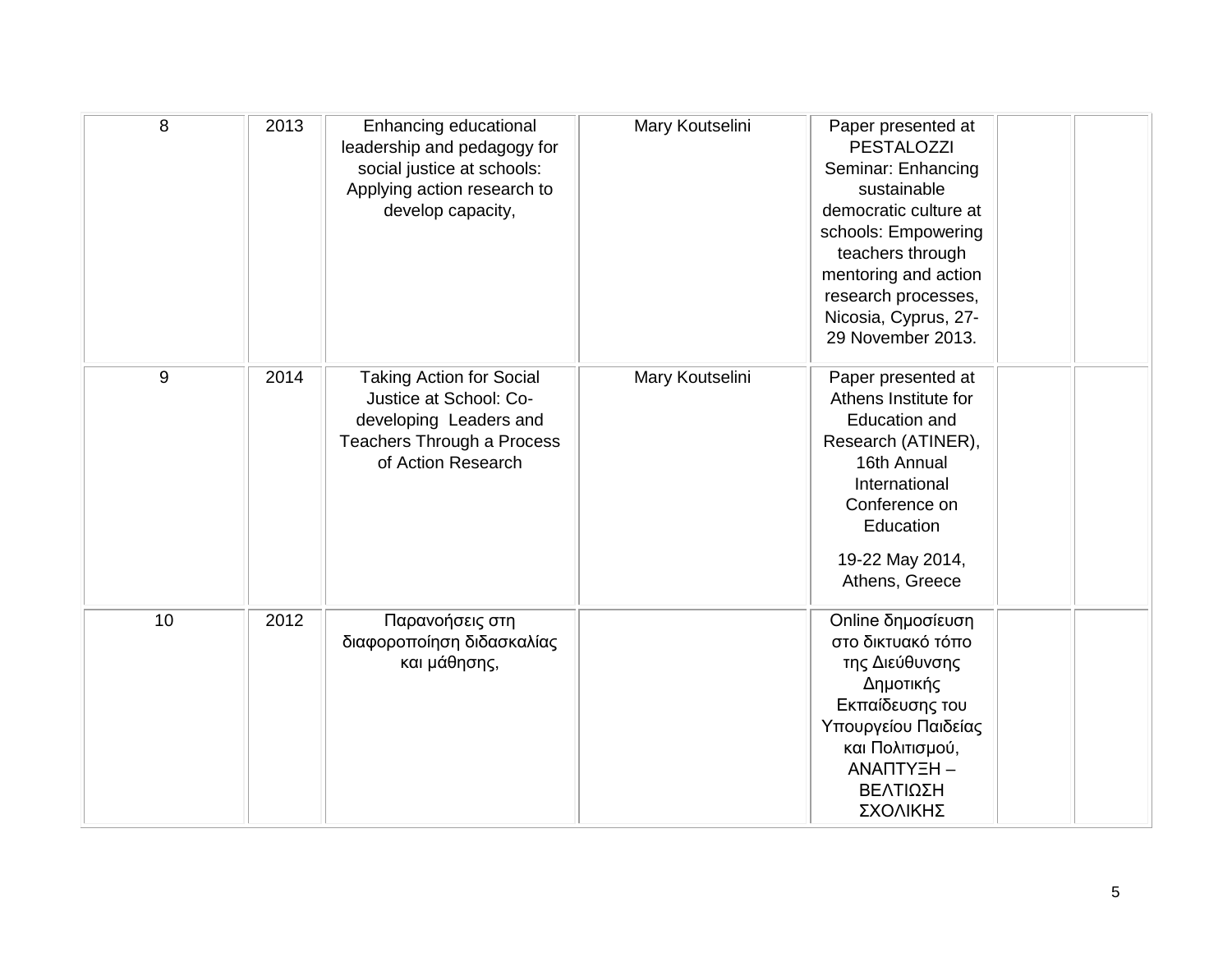| ΜΟΝΑΔΑΣ, Ποιότητα      |  |
|------------------------|--|
| Διδασκαλίας -          |  |
| Μάθησης,               |  |
| http://www.moec.gov.   |  |
| cy/dde/anaptyxi_velti  |  |
| osi_scholeiou/poiotita |  |
| _didaskalias_mathisi   |  |
| s.html, Ανάκτηση στις  |  |
| 10 Δεκεμβρίου 2013     |  |
|                        |  |

| Research Projects. List the five (5) more recent and other five (5) selected<br>(max total 10) |             |                                                                                                           |                                             |                                                      |  |
|------------------------------------------------------------------------------------------------|-------------|-----------------------------------------------------------------------------------------------------------|---------------------------------------------|------------------------------------------------------|--|
| Ref.<br><b>Number</b>                                                                          | <b>Date</b> | Title                                                                                                     | <b>Funded by</b>                            | <b>Project Role*</b>                                 |  |
|                                                                                                | 2018-2022   | (EEPN) European Education Policy Network,<br>European Policy Network on Teachers and<br>School Leadership | European<br><b>Commission</b><br>(ERASMUS+) | Participating for Pedagogical Institute of<br>Cyprus |  |

*\*Project Role: i.e. Scientific/Project Coordinator, Research Team Member, Researcher, Assistant Researcher, other*

| Academic Consulting Services and/or Participation in Councils / Boards/ Editorial Committees.<br>List the five (5) more recent (Optional Entry) |               |                                                       |                                     |                                                                            |  |
|-------------------------------------------------------------------------------------------------------------------------------------------------|---------------|-------------------------------------------------------|-------------------------------------|----------------------------------------------------------------------------|--|
| <b>Ref. Number</b>                                                                                                                              | <b>Period</b> | <b>Organization</b>                                   | <b>Title of Position or Service</b> | <b>Key Activities</b>                                                      |  |
|                                                                                                                                                 | 2018-2019     | Ministry of<br>Education and<br>Culture (Cy)          | <b>Member of Committee</b>          | Preparation of a new system for the<br>evaluation of Teachers and Schools. |  |
| $\mathcal{P}$                                                                                                                                   | 2018-2019     | Ministry of<br><b>Education and</b><br>Culture $(Cy)$ | <b>Member of Committee</b>          | Preparation of a new system for<br>students' appraisal.                    |  |